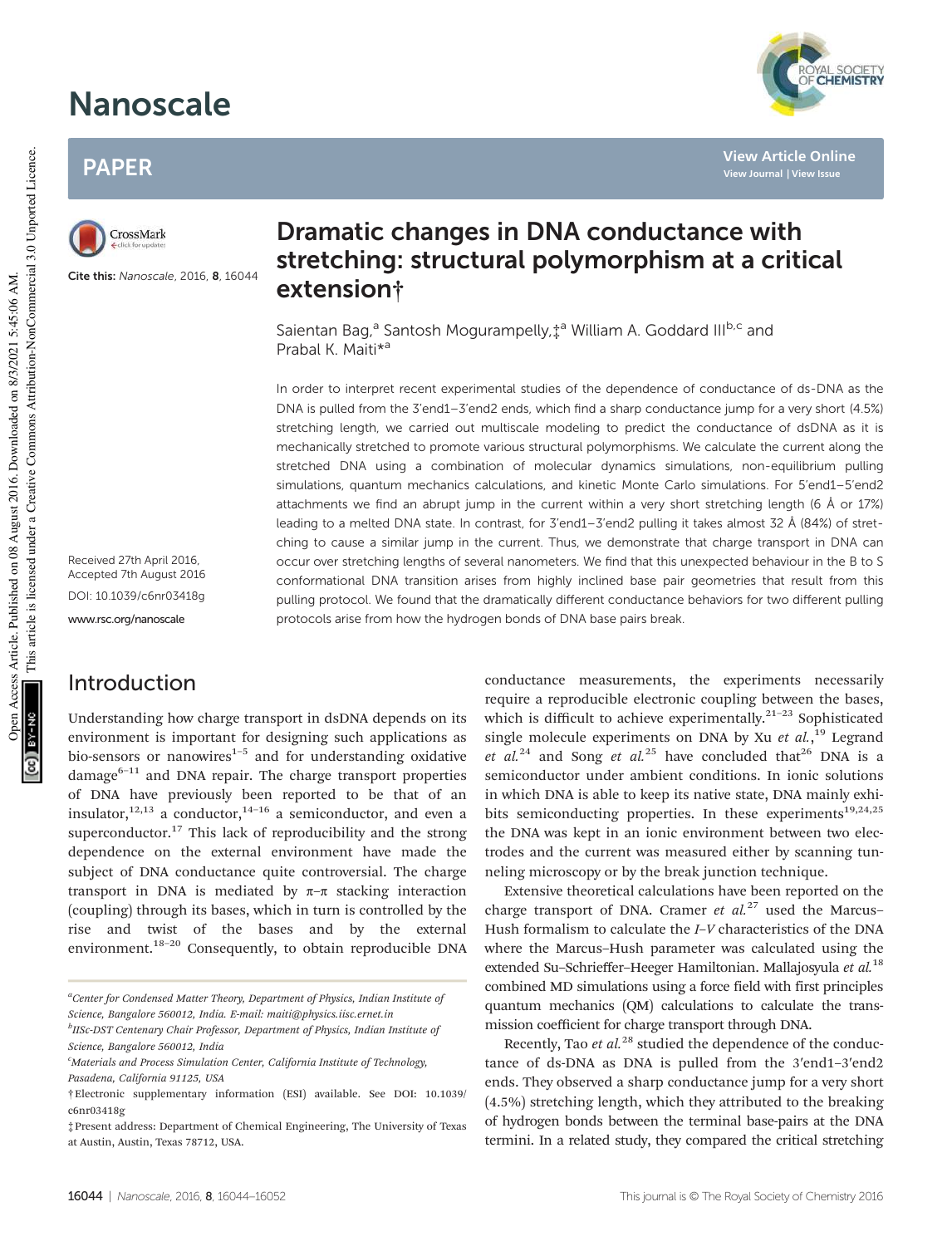#### Nanoscale Paper

length (the length at which the conduction jump occurs) of various closed-end and free end DNA systems.<sup>29</sup> Tao *et al.*<sup>30</sup> also studied the molecular conductance and piezoresistivity of dsDNA for various lengths and sequences. In a very recent study, Artés *et al.*<sup>31</sup> reported the increase in conductance of the DNA during its conformational change from B to A form.

In addition to the stretching of DNA from 3′end1–3′end2 as studied by Tao *et al.*, there are primarily three other modes to stretch DNA, leading to very different kinds of structures $32,33$ depending on the stretching protocol. This raises the question of how the conductance in dsDNA depends on the mode of mechanical stretching.

In this paper we report a semiclassical Marcus–Hush type calculation of the charge transport through the dsDNA bases and present the current *vs*. stretching length behavior for each of the four pulling protocols considered in our simulations. Our calculations combine MD simulations, non-equilibrium pulling simulations, QM calculations, and kinetic Monte Carlo simulations. In all four cases, the jump in current was seen as the DNA is stretched but at different stretching lengths. The stretching length at which the jump in current occurs is defined as the critical stretching length *l*<sub>c</sub>. For the case of 5'end1–5'end2 pulling, we found a short  $l_c$  of 6 Å, leading to a melted DNA state, while for 3′end1–3′end2 pulling, we found a high *l<sub>c</sub>* of 32 Å, before the transformation from B to S-DNA. The  $l_c$  for the other two protocols (3'end1-5'end2 and 3′end1–5′end1) was found to have intermediate values.

The paper is organized as follows: in the next section we describe the all atom MD simulations and the non-equilibrium pulling simulations which were used to predict the structures arising from mechanical pulling. In the Methodology section we describe the Marcus–Hush formalism and the calculation scheme for the current through the DNA kept between two electrodes. The results are described in the section Results and discussion. In the section Summary and conclusion we summarize the results.

### Simulation details

The initial structures of the duplex DNA was generated using the nucgen module available in the AMBER suite of  $34$  programs. We then simulated dsDNA with lengths of 12, 14, 16, 18 and 20 base pairs, using the following sequences:

- d(CGCGAATTCGCG),
- d(CGCGAAATTTCGCG),
- d(CGCGAAAATTTTCGCG),
- d(CGCGAAAAATTTTTCGCG) and
- d(CGCGAAAAAATTTTTTCGCG).

Each dsDNA structure was solvated in a box of water using a TIP3P water model. The water box dimensions were chosen to ensure 10 Å solvation of the dsDNA in each direction, when the DNA is fully stretched. Sufficient Na<sup>+</sup> counterions were added to neutralize the negative charge of phosphate backbone groups of the DNA. We followed the simulation protocol described in ref. 35 and 36 to equilibrate the system at a temperature of 300 K and a pressure of 1 bar. For constant force pulling simulations, we used modified-SANDER, $34$  previously developed in our group, $37$  to add the necessary forces at the dsDNA terminus. The external force was applied on the dsDNA using four different protocols as shown in Fig. 1. Starting from 0 pN, the external force increased linearly with time at the rate of 0.0001 pN fs−<sup>1</sup> . The trajectory file was saved every 2 ps.

#### Methodology

The experimental situation that we want to mimic with our conductance calculations is shown schematically in Fig. 1(b). To measure the current through the dsDNA, we follow the semiclassical Marcus-Hush formalism<sup>38,39</sup> in which charge transport is described as incoherent hopping of charge carriers between dsDNA bases. In this formalism, the charge transfer



Fig. 1 (a) Schematic diagram of the forcing protocol for applying the force on the DNA. DNA is pulled from 3'end1–3'end2 ends, 5'end1–5'end2 ends, 3'end1–5'end2 ends and 3'end1–5'end1 ends. (b) Schematic diagram of the experimental situation that resembles our simulation.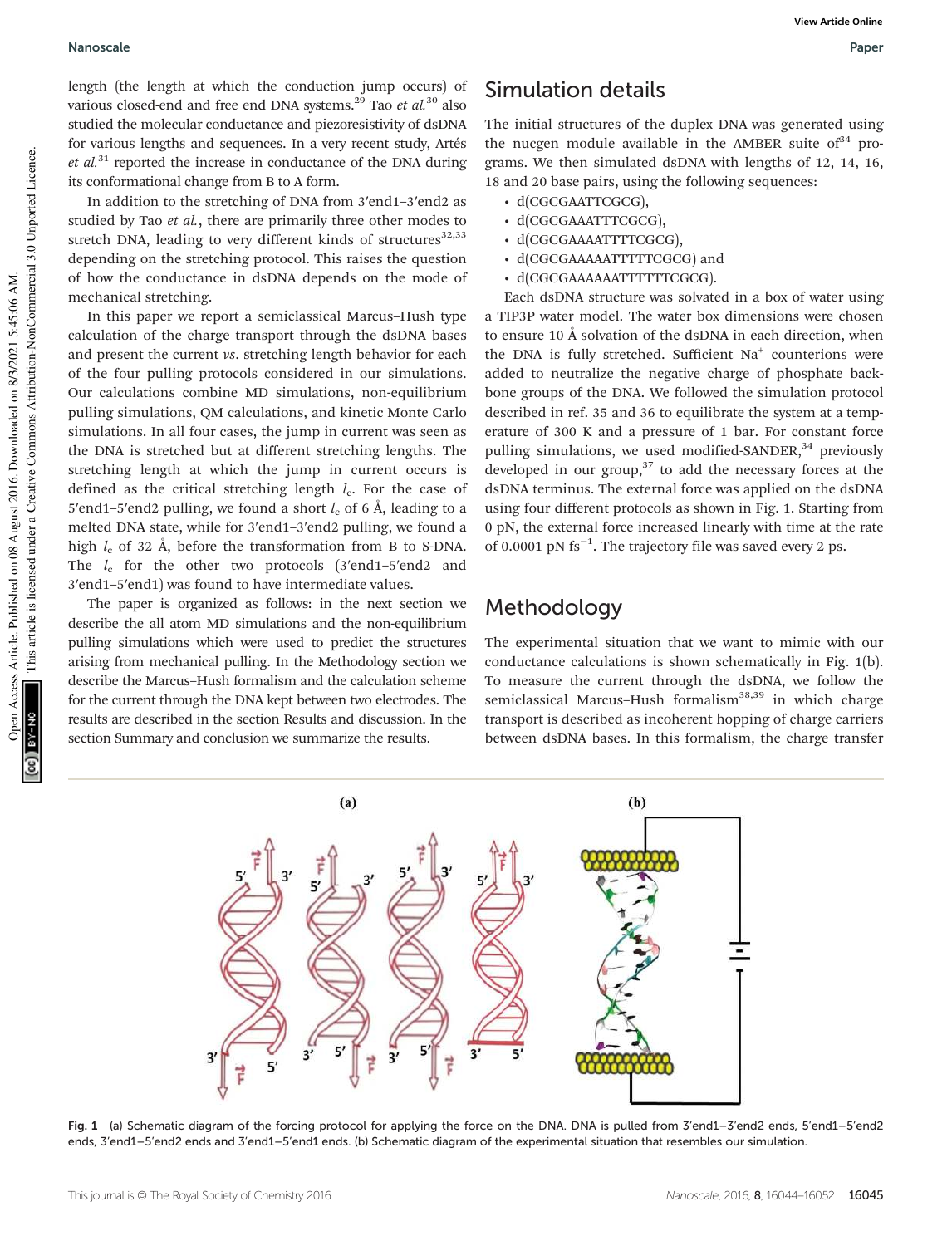rate  $\omega_{ik}$  from the  $i^{\text{th}}$  charge hopping site to the  $k^{\text{th}}$  hopping site is given by

$$
\omega_{ik} = \frac{|J_{ik}|^2}{\hbar} \sqrt{\frac{\pi}{\lambda k_B T}} \exp\left[-\frac{(\Delta G_{ik} - \lambda)^2}{4\lambda k_B T}\right]
$$
(1)

where  $J_{ik}$  is the transfer integral, defined as

$$
J_{ik} = \langle \phi^i | \hat{H} | \phi^k \rangle \tag{2}
$$

Here  $\phi^i$  and  $\phi^k$  are the diabatic wave functions localized on the  $i^{\text{th}}$  and  $k^{\text{th}}$  sites, respectively.  $\hat{H}$  is the Hamiltonian for the two site system between which the charge transfer takes place,  $\Delta G_{ik}$  is the free energy difference between the two sites,  $\lambda$  is the reorganization energy,  $\hbar$  is Planck's constant,  $k_B$  is the Boltzmann constant, and *T* is the absolute temperature.

In order to predict the dsDNA structures resulting from mechanical pulling, we performed non-equilibrium MD simulations as described in the previous section. Once the dsDNA structures are known, we remove the dsDNA backbone for additional calculations since we assume that the charge transport in DNA occurs solely through the interaction of the stacked bases. Previous theoretical and experimental investigation have demonstrated that the charge transport in DNA is mediated by stacked nucleobases through strong  $\pi-\pi$  interaction.4,20,40,41 So we do not include the backbone during the optimization. Then we calculate  $42-44$  the charge transfer rates between the neighboring bases between which the charge transport takes place. For instance, if the electron is on the *i*<sup>th</sup> base, the charge can hop to any one of its five neighboring bases (Fig. 2) requiring the calculation of five different hopping terms. With these rates in hand, we perform kinetic Monte Carlo simulations to obtain the numerical value for the current. We used Density Functional Theory (DFT) to calculate the various terms appearing in the rate expression. The highest occupied molecular orbital (HOMO) and the lowest unoccupied molecular orbital (LUMO) are used $45,46$  as diabatic wave functions to calculate *J* between the pairs for hole and electron transport, respectively. Here  $J = \langle \text{HOMO}^i | \hat{H} | \text{HOMO}^k \rangle$  and  $J = \langle \text{LUMO}^i | \hat{H} | \text{LUMO}^k \rangle$ for hole and electron transport, respectively. We decompose the reorganization energy λ into two parts:

- inner sphere reorganization energy and
- outer sphere reorganization energy.

Inner sphere reorganization energy takes care of the change in nuclear degrees of freedom as charge transfer takes place from dsDNA base *i* to dsDNA base *k*, which we define as

$$
\lambda_{ik}^{\text{int}} = U_i^{\text{nC}} - U_i^{\text{nN}} + U_k^{\text{cN}} - U_k^{\text{cC}}
$$
 (3)

where  $U_i^{\text{nC}}\left(U_i^{\text{cN}}\right)$  is the internal energy of a neutral (charged) base in charged (neutral) state geometry and  $U_i^{N}$  ( $U_i^{c}$ ) is the internal energy of a neutral (charged) base in neutral (charged) state geometry. To calculate the terms appearing in eqn (3), we first optimized the geometry of hopping sites for both neutral and charged states using Gaussian09.<sup>47</sup> Then we carried out single point energy calculations with the optimized geometry for these different charged states to obtain various terms involved in the internal reorganization energy appearing in eqn (3).

The outer sphere reorganization energy is the part of the reorganization energy that takes into account the reorganization of the environment as charge transfer takes place. The calculation of external reorganization energy is very involved and intricate.<sup>43</sup> In our calculations, we take the external reorganization as a parameter, rather than calculating it from the QM. The free energy difference Δ*Gik* appearing in the rate expression is the contribution from various sources as described below:

$$
\Delta G_{ik} = \Delta G_{ik}^{\text{ext}} + \Delta G_{ik}^{\text{int}} \tag{4}
$$

Here  $\Delta G_{ik}^{\text{ext}}$  is the contribution from the external electric field, defined as  $\Delta G_{ik}^{ext} = F \cdot d_{ik}$ , where *F* is the applied electric field and  $d_{ik}$  is the relative position vector between the  $i^{\text{th}}$  and  $k^{\text{th}}$ bases. In our case this expression simplifies to the following:

$$
\Delta G_{ik}^{ext} = \frac{V}{N}
$$
 for relative position of *t*<sup>th</sup> and *k*<sup>th</sup> bases  
as shown in Fig. 2(a)  
= 0 for relative position of *t*<sup>th</sup> and *k*<sup>th</sup> bases  
as shown in Fig. 2(b)  
=  $-\frac{V}{N}$  for relative position of *t*<sup>th</sup> and *k*<sup>th</sup> bases  
as shown in Fig. 2(c).

Here *V* is the applied voltage and *N* is the number of basepairs.  $\Delta G_{ik}$ <sup>int</sup> is the contribution in free energy differ-



Fig. 2 Schematic representation of the relative positions of the charge hopping pairs (DNA bases) in the experimental situation described in Fig. 1(b). If charge is on site i, it can hop upwards to site  $k$  (a), to site  $k$  in the same plane (b) or downwards to site  $k$  (c).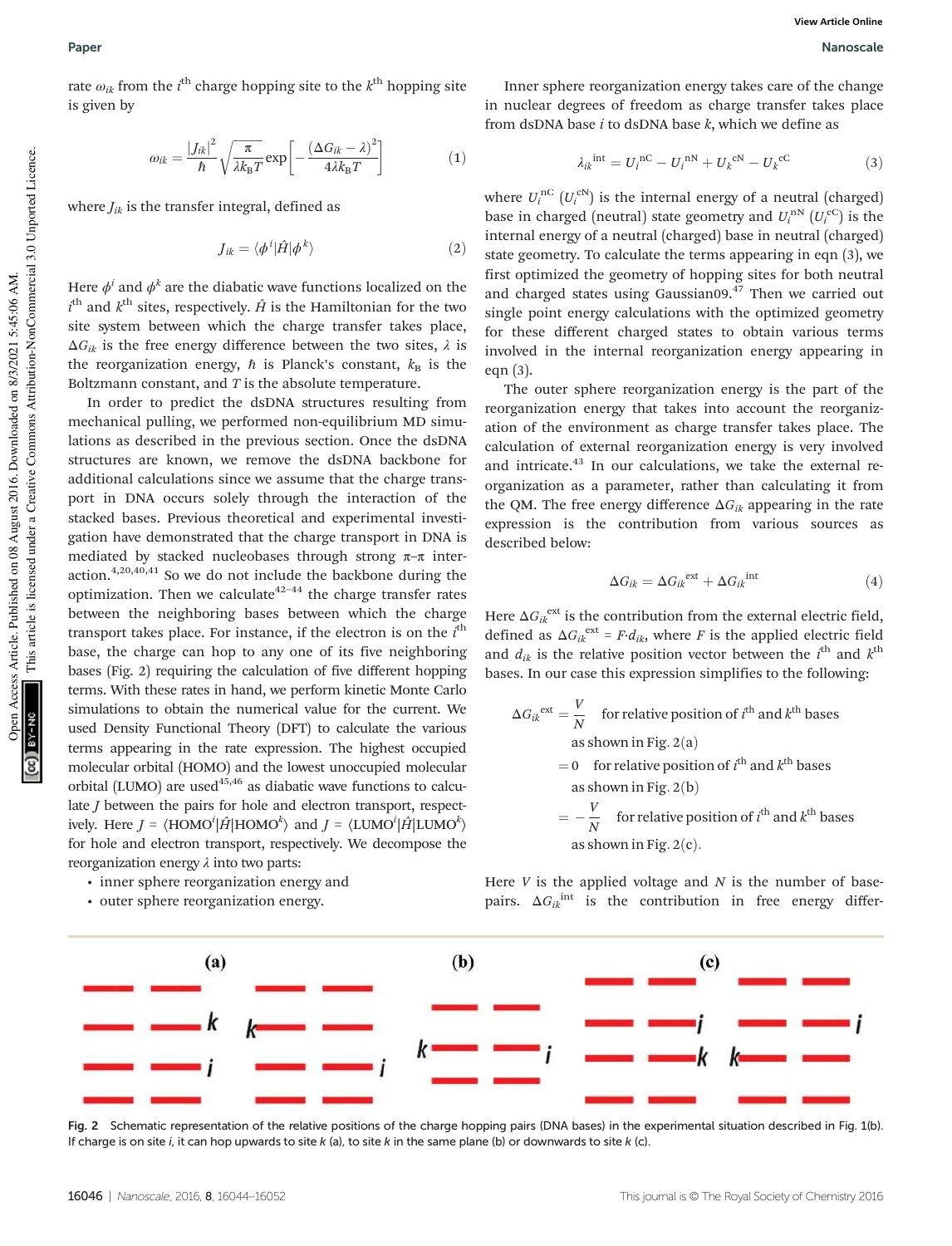ence due to different internal energies, which can be written as

$$
\Delta G_{ik}^{\text{int}} = U_i^{\text{cC}} - U_i^{\text{nN}} + U_k^{\text{cC}} - U_k^{\text{nN}}
$$
(5)

where  $U_i^{\text{cC}}\left(U_i^{\text{nN}}\right)$  is the internal energy of base *i* in the charged (neutral) state and geometry. We calculated  $\omega_{ik}$  for all hopping pairs and simulate the charge transport dynamics using the kinetic Monte Carlo (MC) method.

We emphasize here that we have only calculated the charge transport rates between the bases, whereas to completely simulate the experimental situation one should also calculate the rates between the base and the electrode. We have not explicitly calculated these rates. The explicit calculation scheme for these rates can be found in an article by Rosa Di Felice's group.<sup>48</sup> These rates are chosen such that the calculated conductivity becomes independent of these rates (see ESI section I†). Consequently, the conductivity that we report here is expected to correspond to the intrinsic conductivity of the DNA.

For kinetic MC, we developed a code<sup>44</sup> with the following algorithm. We assign a unit positive charge (for hole transport) or negative charge (electron transport) to any hopping site *i*. At this point we initialize the time as *t* = 0. If site *i* has *N* neighbours, then the waiting time  $\tau$  for the charge is calculated according to the equation:

$$
\tau = -\omega_i^{-1} \ln(r_1) \quad \left[\omega_i = \sum_{k=1}^N \omega_{ik}\right] \tag{6}
$$

and time is updated as  $t = t + \tau$ . Here *k* is the index of the neighbours (the hopping sites to which the charge can hop) coupled to the particular hopping site  $i$  and  $r_1$  is a uniform random number between 0 and 1. To decide where the charge will hop among *N* neighbours, we chose the largest *k* for which  $\sum_k \omega_{ik}$ 

ω*i*  $-\leq r_2$ . Here *k* is the index of the neighbours of site *i* and  $r<sub>2</sub>$  is another uniform random number between 0 and 1. The above condition will ensure that the side *k* is selected with probability  $\frac{\omega_{ik}}{\omega_i}$ . Next the position of the charge is updated and the above process is repeated. The current through the DNA is calculated as follows:

$$
I=e\langle v\rangle=e\langle l\rangle/t
$$

 $\langle v \rangle$  is the average velocity of the charge and  $\langle l \rangle$  is the average distance that the charge has moved in time *t*.

#### Results and discussion

All the DFT calculations mentioned in the previous section used the M06-2X/6-311G level of theory as implemented in the Gaussian 09 package. To validate the methodological scheme described in the previous section, we first calculated the resistance of the dsDNA as a function of dsDNA length at an applied voltage of 5 V, and the corresponding results are dis-



Fig. 3 Resistance of the dsDNA with increasing length. The red points indicate the individual case studied and a mean line is drawn to guide the eyes. The resistance increases almost linearly with the length of the DNA. This increase of resistance with molecular length, which was also observed in the experiment, is an essential feature of the thermally activated hopping (Marcus) mechanism.

played in Fig. 3. The resistance as a function of dsDNA length for 1 V and 6 V applied voltages are shown in Fig. S4 of the ESI.† The resistance increases almost linearly with the length of the dsDNA as has been observed experimentally.<sup>28</sup> This increase of resistance with molecular length is an essential feature of the thermally activated hopping (Marcus–Hush) mechanism. Next we calculate the current at an applied voltage of 5 V through all stretched DNA structures starting from the unstretched one for the 5′end1–5′end2 case. The reference voltage of 5 V was chosen because the current through the unstretched dsDNA saturates above 5 V (see ESI section II†). We found that the current exhibits a sharp jump (Fig. 4(a)) beyond a critical stretching length of 6 Å, as reported by Tao *et al.*<sup>28</sup> at which point the conductance drops by 3 orders of magnitude. We note here that to include the effect of solvation of the dsDNA in the conductance calculation, we treated the surrounding water medium using a polarizable continuum model<sup>49</sup> (PCM) with a static dielectric constant of 78.3 and a dynamic dielectric constant of 1.77. To validate the accuracy of this calculation, we also carried out the current calculations using the B3LYP/6-311G level of theory and found a similar conductance jump of  $4.1 \times 10^{-8}$  A V<sup>-1</sup> rather than  $2.8 \times 10^{-8}$  A V<sup>-1</sup> (see Fig. S3 of the ESI†). It is important to note that without the solvation effect, we do not get the sharp conductance jump shown in Fig. S3 of the ESI.†

Next we calculate the current as a function of stretching length for the other three pulling protocols using the same level of theory and the solvation model as for the 5′end1–5′ end2 case presented in the previous paragraph. Here we emphasize the complexity of the current calculations presented in this work. We calculated the current through almost 200 dsDNA structures for the 5′end1–5′end2 case while we calculated the current through 600, 300, and 400 dsDNA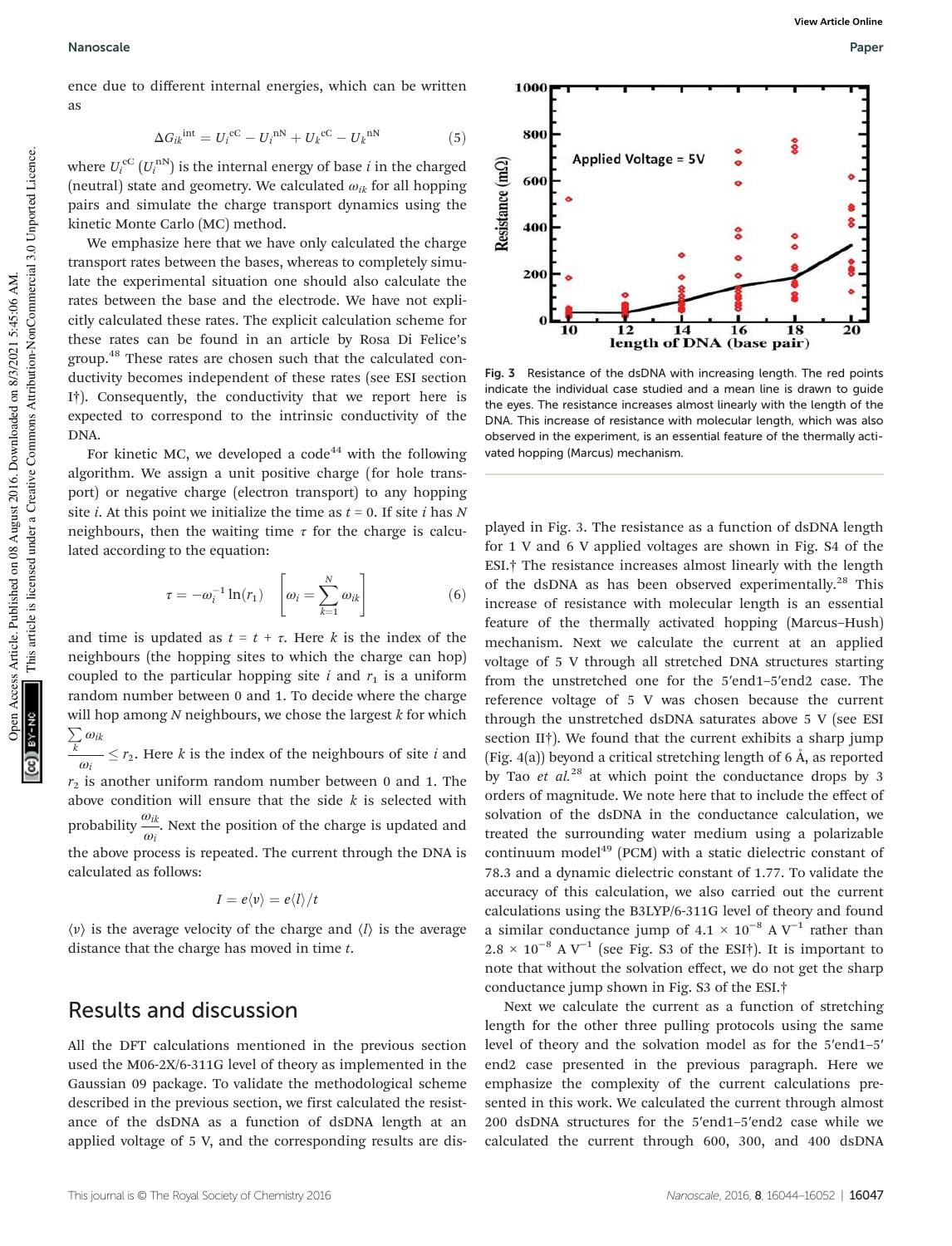

Fig. 4 Current through the DNA as a function of the stretching length for pulling from 5'end1–5'end2 ends (a), 3'end1–3'end2 ends (b), 3'end1–5' end2 ends (c) and 3'end1–5'end1 ends (d). The actual values of current for all individual cases studied are shown in blue dots. A mean line in red is drawn to guide the eyes.

structures for the 3′end1–3′end2, 3′end1–5′end2, and 3′end1–5′ end1 cases, respectively. The jump in current was seen for all four cases but at different stretching lengths (Fig. 4). Table 1 tabulates the numerical value critical stretching length  $l_{\rm c}$  for the various pulling protocols. A high critical stretching length (32 Å) was found for the 3′end1–3′end2 case, but it was very short (6 Å) for the 5′end1–5′end2 case.

Table 1 Numerical value of the critical stretching length  $(l_c)$  for various pulling protocols

| Pulling protocol        | $l_c(\AA)$    |
|-------------------------|---------------|
| 5'end1-5'end2           | $6 \pm 1$     |
| $3'$ end $1-3'$ end $2$ | $32 \pm 5$    |
| 3'end1-5'end2           | $23 \pm 2$    |
| $3'$ end $1-5'$ end $1$ | $11.25 \pm 2$ |

To extract a molecular level understanding of the pulling protocol dependent conductance behavior, we now examine the dsDNA structures at various stretching lengths for the various pulling protocols. Since the external environment to the dsDNA does not change during the mechanical pulling, the decay in conductance jump can be ascribed to the structural changes in DNA structures, which in turn affect the rate equation. Several instantaneous snapshots of the dsDNA resulting from the pulling simulations are shown in Fig. 5. This shows a clear indication of different structures appearing for different pulling cases. As a quantitative measure of the structural changes, we calculate the number of intact hydrogen bonds as a function of the applied force for all four cases (Fig. 6). In the 5′end1–5′end2 and 3′end1–5′end1 modes, all H-bonds are cleaved within a force of ∼600 pN, leading to a melted DNA state while 80% H-bond retention is observed for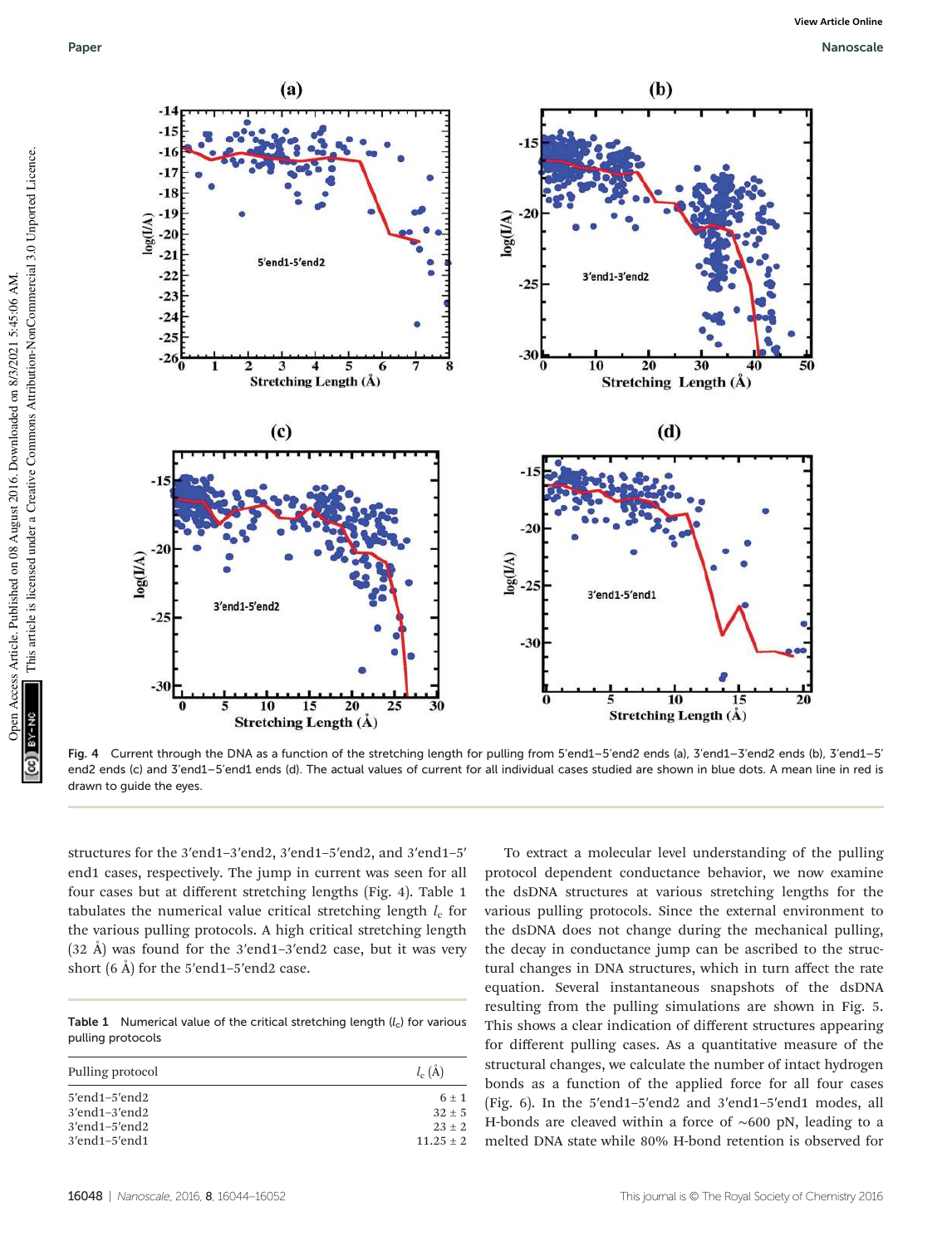

Fig. 5 Instantaneous snapshot of the DNA with increasing pulling forces for pulling 3'end1-3'end2 ends, 5'end1-5'end2 ends, 3'end1-5'end2 ends and 3'end1–5'end1 ends respectively.



Fig. 6 Number of hydrogen bonds as a function of applied force on DNA for 5'end1–5'end2 and 3'end1–3'end2, 3'end1–5'end1 and 3' end1–5'end2 pulling cases. In the case of 5'end1–5'end2 and 3'end1–5' end1 pulling all hydrogen-bonds get cleaved within ∼600 pN force, indicating a melted DNA state, while 80% H-bonds remain intact for 3' end1–3'end2 pulling cases, which indicates B–S structural transition of the DNA. The 3'end1–5'end2 pulling case is intermediate of these two extreme situations.

the 3′end1–3′end2 mode, indicating the B–S structural transition of the DNA. The 3′end1–5′end2 pulling case is intermediate of these two extreme situations. To further investigate how the structural change modifies the hopping rate, we first identified the defects (shown by the red circle in Fig. 7) that appear in the dsDNA during the course of mechanical pulling and plot the transfer integral (Fig. 7) between the corresponding bases in the region of defect. We also show the changes in the total number of intact hydrogen bonds (Fig. 7) between the base-pairs as the defect in the dsDNA appears for all four pulling protocols. It is clear from Fig. 7 that for all the four different pulling protocols, the creation of a defect causes a sharp reduction of the transfer integral which in turn affects the charge transfer rate, resulting in the sharp attenuation of the current. The appearance of the defect can be associated with the change in the total number of hydrogen-bonds. The reason behind this dramatic difference in stretching length for the 5′end1–5′end2 pulling and 3′end1–3′end2 pulling is that the structure of the dsDNA stretched from 3′end1–3′end2 ends dramatically differs from the structure stretched from 5'end1-5'end2 ends.<sup>33</sup> This difference in structure arising from 3′end1–3′end2 pulling and 5′end1–5′end2 pulling can also be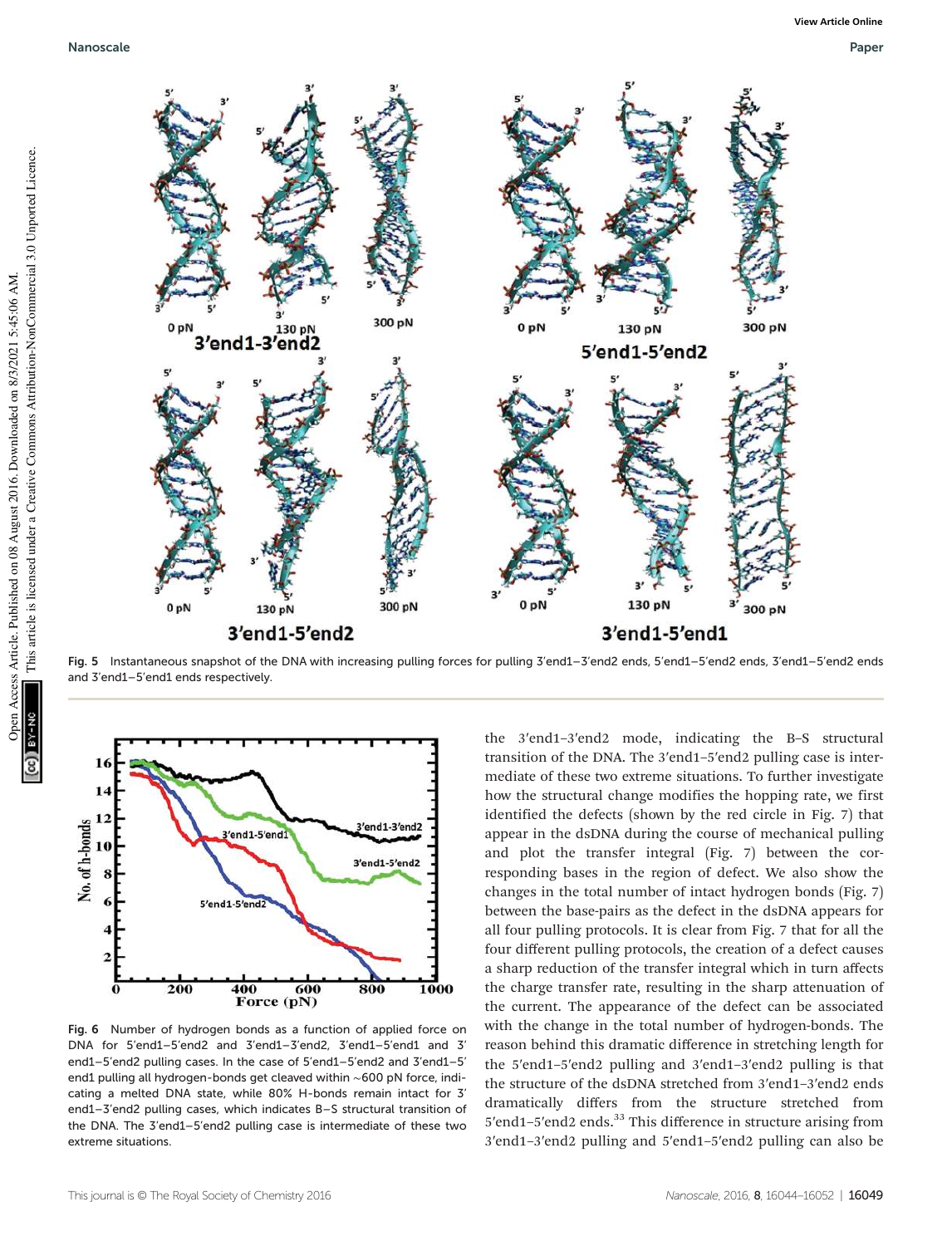Open Access Article. Published on 08 August 2016. Downloaded on 8/3/2021 5:45:06 AM.

BY-NO

Open Access Article. Published on 08 August 2016. Downloaded on 8/3/2021 5:45:06 AM.

This article is licensed under a Creative Commons Attribution-NonCommercial 3.0 Unported Licence.

This article is licensed under a Creative Commons Attribution-NonCommercial 3.0 Unported Licence.



Fig. 7 (i) Transfer integral as a function of stretching length. (ii) Number of H-bonds as a function of stretching length. Blue dots are the number of individual cases and the red line is the average. (iii) Instantaneous snapshots of the dsDNA showing the appearance of defects due to the breaking of H-bonds in the course of mechanical pulling: (a) 5'end1–5'end2' case, (b) 3'end1–3'end2 case, (c) 3'end1–5'end2 case and (d) 3'end1–5'end1 case. Appearance of the defect is associated with the sharp reduction in transfer integral and the change in the total number of H-bonds.

understood by plotting the inclination angle as a function of applied force (see Fig. S5 of the ESI†). Initially the DNA is in B form where the base pairs are tilted with respect to the global axis of the dsDNA.<sup>33</sup> As one stretches the DNA from 5′end1–5′end2 ends, this tilt gets increased, which causes the breakage of terminal H-bond resulting in the early conductance jump. On the other hand, the 3′end1–3′end2 pulling decreases the base pair tilt. As a result no early breakage of H-bond occurs, rather the DNA undergoes structural transformation from B to S form.

The calculation of the current through the DNA was carried out assuming that the charge transport through the DNA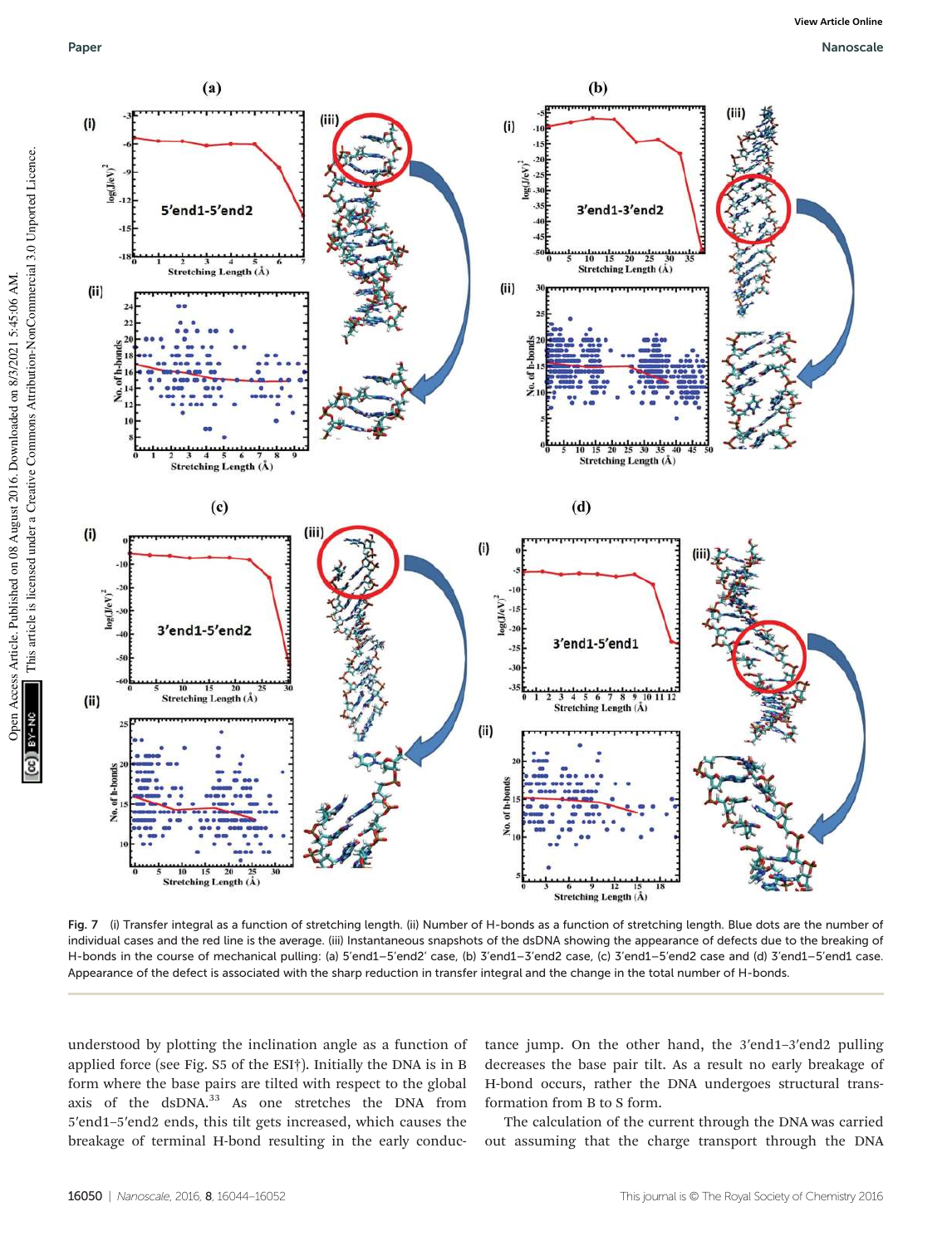happens *via* incoherent hopping of charge through the bases. Since the DNA we have studied is short in length (12 bp), the transport of charge will have also a contribution from tunneling.50,51 However the main conclusions (critical stretching length) of the paper remain and do not change due to the inclusion of tunneling (see section X of the ESI†).

The stretching length *vs*. current calculation described above was performed at 300 K. To understand the effect of temperature on the dynamics we also calculated the response for 5′end1–5′end2 pulling at 350 K and 250 K. The H-bond profiles are shown in Fig. S7(a) of the ESI.† The dependence of the number of H-bonds as a function of force is similar at all three temperatures but we found faster H-bond decay with force at higher temperature. However, the conductance jump at 6 Å remains largely unaffected by the temperature as shown in Fig. S7(b) of the ESI.† These results that the decrease in H-bonds with force is faster at high temperatures suggest that there is an activation process involving a barrier of 0.114  $eV$ ,<sup>52</sup> whereas the temperature independence of the transition at 6 Å length suggests that this may be geometrically related to the stiff bonds of the system.

The high voltage of 5 V was chosen from the experimental *V*–*I* characteristics of the DNA, where it is observed that the current saturates at high voltage. At low voltage the current will be low but the behavior of stretching length *vs*. current plot does not change. To demonstrate this, we report in Fig. S8 of the ESI† the current *vs*. stretching length for bias voltages of 1 V and 0.5 V. The critical stretching length does not change at the smaller bias, but of course the current is lower.

Our calculations have assumed that the external reorganization energy is zero. However introducing the external reorganization energy would not affect the behavior of current as a function of end-to-end length of the dsDNA; it only reduces the total magnitude of the current (see ESI section VI†).

All the calculations reported in this section are for a specific sequence of the DNA. In order to show that the structural changes of the dsDNA (which are responsible for the conductance jump) for various pulling protocols do not depend significantly on the specific sequence of the DNA, we carried out studies for two other dramatically different sequences. As shown in section IX (Fig. S9†) of the ESI,† the different sequences lead to the same structural patterns with pulling. Thus we expect the results reported to be independent of the specific DNA sequence.

#### Summary and conclusion

In summary, we have predicted the behaviour of current through dsDNA molecules kept between two electrodes as we stretch the molecule mechanically using four different protocols. Our calculation of current is based on the thermally activated hopping mechanism, which takes into account a very realistic description of DNA structures and of the external environment of the DNA. We found that the response of current through DNA under mechanical pulling depends

strongly on the pulling mechanism. We found an abrupt jump in current of almost three orders of magnitude within a very short stretching length (6 Å) in the case of 5′end1–5′end2 pulling while in the case of 3′end1–3′end2 pulling it takes almost 32 Å of stretching (84%) to observe a similar jump in current. We demonstrate that this change of current is associated with the change of the transfer integral  $J_{ik}$ , which is manifested by the structural changes of DNA.

Thus these calculations provide an atomistic understanding of the behavior of DNA conductance under mechanical tension. These results further explain the piezoresistive behav $ior<sup>30</sup>$  of DNA, which is an important property for its application in nanodevices. The point at which there is a jump in conductance as a function of stretching will also help in developing a DNA based mechanical switch. $53$  We expect that these calculations should help further development of DNA nanotechnology.

### Acknowledgements

We thank DST, India for financial support. We thank Dr Andres Jaramillo-Botero for helpful discussions. Support for WAG was from NSF EFRI-1332411.

#### References

- 1 C. R. Treadway, M. G. Hill and J. K. Barton, *Chem. Phys.*, 2002, 281, 409–428.
- 2 S. Delaney and J. K. Barton, *J. Org. Chem.*, 2003, 68, 6475– 6483.
- 3 G. B. Schuster, *Long-range charge transfer in DNA II*, Springer Science & Business Media, 2004.
- 4 R. Endres, D. Cox and R. Singh, *Rev. Mod. Phys.*, 2004, 76, 195.
- 5 D. Porath, G. Cuniberti and R. Di Felice, in *Long-Range Charge Transfer in DNA II*, Springer, 2004, pp. 183–228.
- 6 D. B. Hall, R. E. Holmlin and J. K. Barton, *Nature*, 1996, 382, 731–735.
- 7 D. Ly, L. Sanii and G. B. Schuster, *J. Am. Chem. Soc.*, 1999, 121, 9400–9410.
- 8 E. Meggers, D. Kusch, M. Spichty, U. Wille and B. Giese, *Angew. Chem., Int. Ed.*, 1998, 37, 460–462.
- 9 I. Saito, T. Nakamura, K. Nakatani, Y. Yoshioka, K. Yamaguchi and H. Sugiyama, *J. Am. Chem. Soc.*, 1998, 120, 12686–12687.
- 10 B. Armitage, *Chem. Rev.*, 1998, 98, 1171–1200.
- 11 S. O. Kelley and J. K. Barton, *Science*, 1999, 283, 375–381.
- 12 P. De Pablo, F. Moreno-Herrero, J. Colchero, J. G. Herrero, P. Herrero, A. Baró, P. Ordejón, J. M. Soler and E. Artacho, *Phys. Rev. Lett.*, 2000, 85, 4992.
- 13 Y. Zhang, R. Austin, J. Kraeft, E. Cox and N. Ong, *Phys. Rev. Lett.*, 2002, 89, 198102.
- 14 H. Fink and C. Schönenberger, *Nature*, 1999, 398, 407–410.
- 15 D. Porath, A. Bezryadin, S. De Vries and C. Dekker, *Nature*, 2000, 403, 635–638.